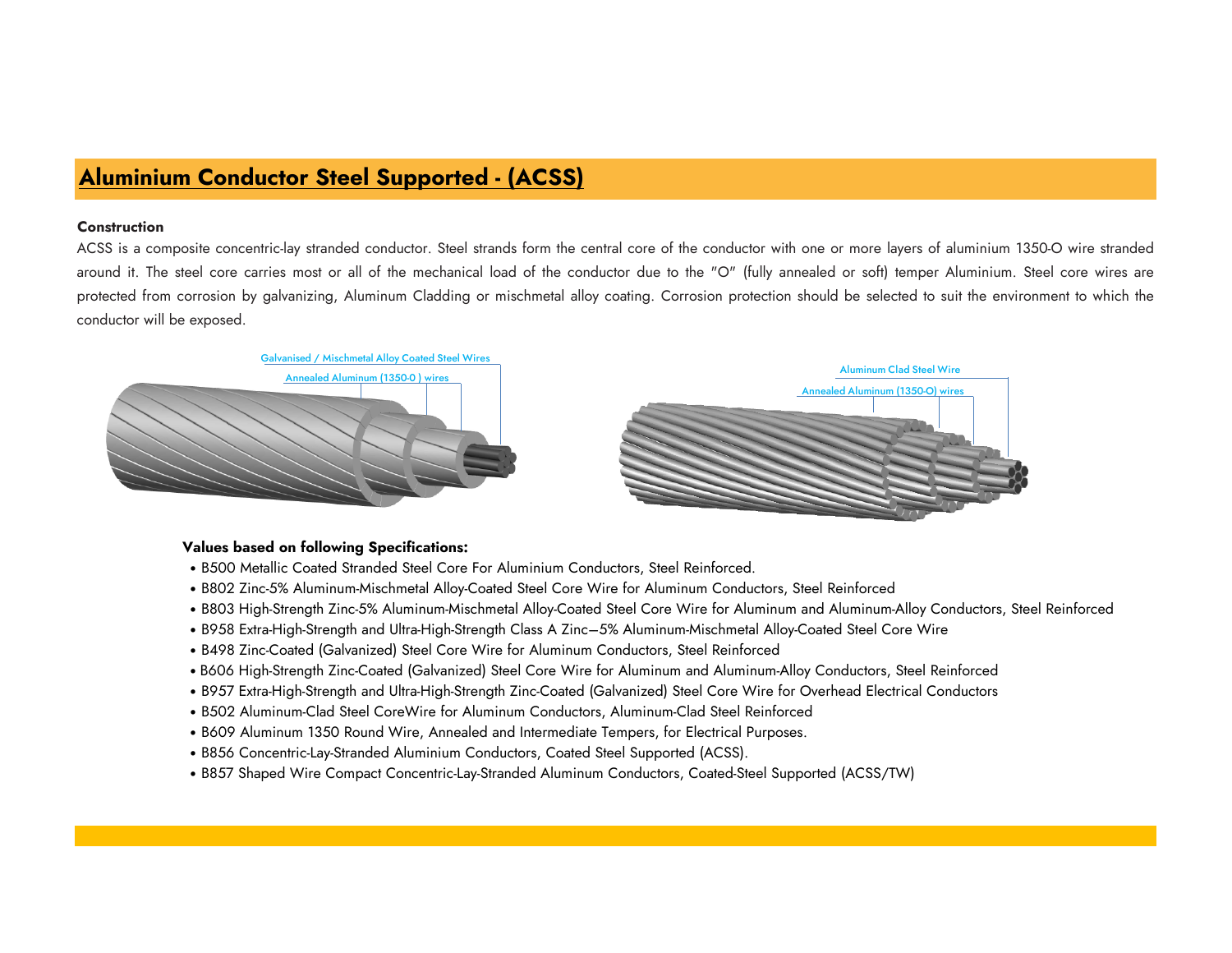

## **Applications**

ACSS is used for overhead distribution and transmission lines. It is designed to operate continuously at elevated temperatures up to 250°C without loss of strength; it sags less under emergency electrical loadings than ACSR; it is self-damping if prestretched during installation; and its final sags are not affected by long term creep of Aluminium. The advantages make ACSS especially useful in reconductoring applications requiring increased current with existing tensions and clearances, new line applications where structures can be economized because of reduced conductor sag, new line applications requiring high emergency loadings, and lines where aeolian vibration is a problem.

### **Aluminium Conductor Steel Supported - (ACSS)**

| <b>Code Word</b>  | Size (mm <sup>2</sup> ) |                     | <b>Stranding</b> |                      |              | <b>Diameter of</b> |                 | Weight       |              |                 |                 | <b>Rated Strength</b> |                 | <b>DC</b> Resistance |          | <b>Current Capacity</b> |          |  |
|-------------------|-------------------------|---------------------|------------------|----------------------|--------------|--------------------|-----------------|--------------|--------------|-----------------|-----------------|-----------------------|-----------------|----------------------|----------|-------------------------|----------|--|
|                   |                         | <b>No. of Wires</b> |                  | <b>Wire diameter</b> |              | <b>Complete</b>    | <b>Aluminum</b> | <b>Steel</b> | <b>Total</b> | <b>Regular</b>  | <b>High</b>     | Extra High Ultra High |                 | @ 20°C               |          |                         |          |  |
|                   |                         | Aluminum            | <b>Steel</b>     | Aluminum             | <b>Steel</b> | <b>Conductor</b>   |                 |              |              | <b>Strength</b> | <b>Strength</b> | <b>Strength</b>       | <b>Strength</b> |                      | @ 85°C   | @ 200°C                 | @ 250°C  |  |
|                   |                         | (No.)               | (No.)            | (mm)                 | (mm)         | (mm)               | (Kg/Km)         | (Kg/Km)      | (Kg/Km)      | (KN)            | (KN)            | (KN)                  | (KN)            | $(\Omega/Km)$        | (Ampere) | (Ampere)                | (Ampere) |  |
| Partridge/ACSS    | 135                     | 26                  | $\overline{7}$   | 2.57                 | 2.00         | 16.31              | 374.00          | 171.78       | 545.78       | 39.66           | 43.39           | 47.90                 | 50.98           | 0.2031               | 365      | 740                     | 836      |  |
| Partridge/ACSS    | 135                     | 26                  | $\overline{7}$   | 2.57                 | 2.00         | 16.31              | 374.00          | 171.78       | 545.78       | 39.66           | 43.39           | 47.90                 | 50.98           | 0.2031               | 365      | 740                     | 836      |  |
| Junco/ACSS        | 135                     | 30                  | $\overline{7}$   | 2.40                 | 2.40         | 16.76              | 374.90          | 247.36       | 622.26       | 52.47           | 58.17           | 64.50                 | 67.99           | 0.2018               | 368      | 748                     | 846      |  |
| Junco/ACSS        | 135                     | 30                  | $\overline{7}$   | 2.40                 | 2.40         | 16.76              | 374.90          | 247.36       | 622.26       | 52.47           | 58.17           | 64.50                 | 67.99           | 0.2018               | 368      | 748                     | 846      |  |
| Ostrich/ACSS      | 152                     | 26                  | $\overline{7}$   | 2.73                 | 2.12         | 17.27              | 420.60          | 193.01       | 613.61       | 44.59           | 48.80           | 53.86                 | 57.32           | 0.1808               | 391      | 798                     | 903      |  |
| Ostrich/ACSS      | 152                     | 26                  | $\overline{7}$   | 2.73                 | 2.12         | 17.27              | 420.60          | 193.01       | 613.61       | 44.59           | 48.80           | 53.86                 | 57.32           | 0.1808               | 391      | 798                     | 903      |  |
| Linnet/ACSS       | 170                     | 26                  | $\overline{7}$   | 2.89                 | 2.25         | 18.29              | 471.40          | 217.40       | 688.80       | 50.18           | 54.91           | 60.62                 | 64.51           | 0.1611               | 420      | 860                     | 974      |  |
| Linnet/ACSS       | 170                     | 26                  | $\overline{7}$   | 2.89                 | 2.25         | 18.29              | 471.40          | 217.40       | 688.80       | 50.18           | 54.91           | 60.62                 | 64.51           | 0.1611               | 420      | 860                     | 974      |  |
| Oriole/ACSS       | 170                     | 30                  | $\overline{7}$   | 2.69                 | 2.69         | 18.82              | 472.60          | 310.75       | 783.35       | 65.91           | 73.08           | 81.03                 | 85.41           | 0.1601               | 423      | 870                     | 986      |  |
| Oriole/ACSS       | 170                     | 30                  | $\overline{7}$   | 2.69                 | 2.69         | 18.82              | 472.60          | 310.75       | 783.35       | 65.91           | 73.08           | 81.03                 | 85.41           | 0.1601               | 423      | 870                     | 986      |  |
| <b>Brant/ACSS</b> | 201                     | 24                  | $\overline{7}$   | 3.27                 | 2.18         | 19.61              | 557.20          | 204.09       | 761.29       | 49.49           | 53.94           | 59.29                 | 62.95           | 0.1368               | 462      | 953                     | 1080     |  |
| <b>Brant/ACSS</b> | 201                     | 24                  | $\overline{7}$   | 3.27                 | 2.18         | 19.61              | 557.20          | 204.09       | 761.29       | 49.49           | 53.94           | 59.29                 | 62.95           | 0.1368               | 462      | 953                     | 1080     |  |
| Ibis/ACSS         | 201                     | 26                  | $\overline{7}$   | 3.14                 | 2.44         | 19.89              | 557.20          | 255.67       | 812.87       | 57.75           | 63.64           | 70.19                 | 73.79           | 0.1365               | 464      | 958                     | 1086     |  |
| <b>Ibis/ACSS</b>  | 201                     | 26                  | $\overline{7}$   | 3.14                 | 2.44         | 19.89              | 557.20          | 255.67       | 812.87       | 57.75           | 63.64           | 70.19                 | 73.79           | 0.1365               | 464      | 958                     | 1086     |  |
| Lark/ACSS         | 201                     | 30                  | $\overline{7}$   | 2.92                 | 2.92         | 20.47              | 558.50          | 366.16       | 924.66       | 77.67           | 86.11           | 95.48                 | 100.64          | 0.1355               | 468      | 970                     | 1101     |  |
| Lark/ACSS         | 201                     | 30                  | $\overline{7}$   | 2.92                 | 2.92         | 20.47              | 558.50          | 366.16       | 924.66       | 77.67           | 86.11           | 95.48                 | 100.64          | 0.1355               | 468      | 970                     | 1101     |  |
| Flicker/ACSS      | 242                     | 24                  | $\overline{7}$   | 3.58                 | 2.39         | 21.49              | 668.60          | 245.30       | 913.90       | 58.19           | 63.85           | 70.13                 | 73.58           | 0.1142               | 515      | 1072                    | 1217     |  |
| Flicker/ACSS      | 242                     | 24                  | $\overline{7}$   | 3.58                 | 2.39         | 21.49              | 668.60          | 245.30       | 913.90       | 58.19           | 63.85           | 70.13                 | 73.58           | 0.1142               | 515      | 1072                    | 1217     |  |
| Hawk/ACSS         | 242                     | 26                  | 7 <sup>1</sup>   | 3.44                 | 2.67         | 21.79              | 668.60          | 306.14       | 974.74       | 69.18           | 76.24           | 84.07                 | 88.39           | 0.1135               | 518      | 1080                    | 1227     |  |
| Hawk/ACSS         | 242                     | 26                  | $\overline{7}$   | 3.44                 | 2.67         | 21.79              | 668.60          | 306.14       | 974.74       | 69.18           | 76.24           | 84.07                 | 88.39           | 0.1135               | 518      | 1080                    | 1227     |  |

NOTE :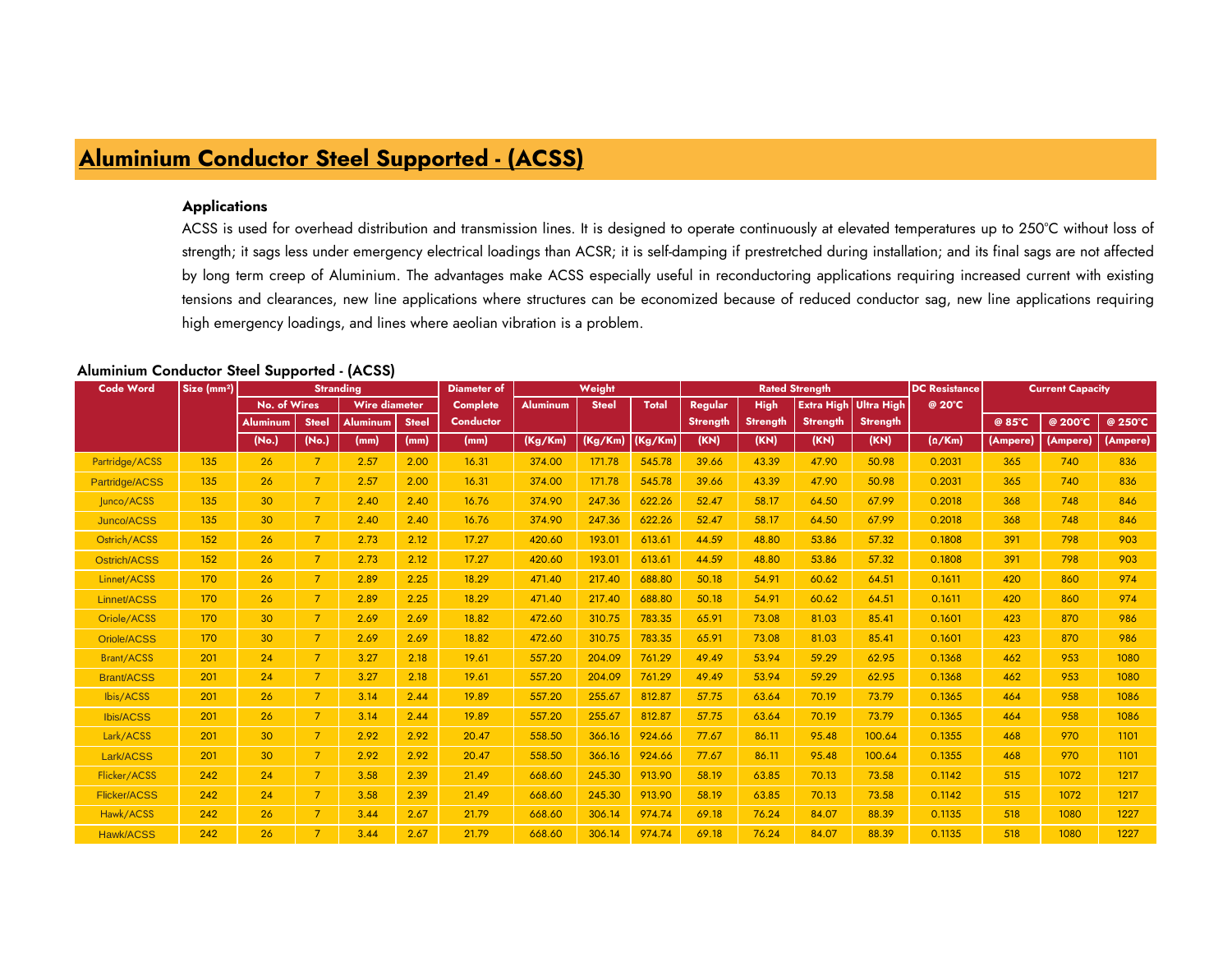

#### **Aluminum Steel Aluminum Steel @ 85°C @ 200°C @ 250°C (No.) (No.) (mm) (mm) (mm) (Kg/Km) (Kg/Km) (Kg/Km) (KN) (KN) (KN) (KN) (Ω/Km) (Ampere) (Ampere) (Ampere)** Hen/ACSS | 242 | 30 | 7 | 3.20 | 3.20 | 22.43 | 670.30 | 439.75 |1110.05 | 93.28 | 101.16 | 112.98 | 118.61 | 0.1129 | 523 | 1093 | 1242 Hen/ACSS 242 30 7 3.20 3.20 22.43 670.30 439.75 1110.05 93.28 101.16 112.98 118.61 0.1129 523 1093 1242 Parakeet/ACSS | 282 | 24 | 7 | 3.87 | 2.58 | 23.22 | 779.90 | 285.85 | 1065.75 | 67.86 | 74.45 | 81.77 | 85.79 | 0.0978 | 565 | 1187 | 1349 Parakeet/ACSS | 282 | 24 | 7 | 3.87 | 2.58 | 23.22 | 779.90 | 285.85 |1065.75 |67.86 | 74.45 | 81.77 | 85.79 | 0.0978 | 565 | 1187 | 1349 Dove/ACSS | 282 | 26 | 7 | 3.72 | 2.89 | 23.55 | 780.10 | 358.67 |1138.77 | 81.02 | 89.29 | 98.47 | 103.52 | 0.0974 | 568 | 1194 | 1358 Dove/ACSS 282 26 7 3.72 2.89 23.55 780.10 358.67 1138.77 81.02 89.29 98.47 103.52 0.0974 568 1194 1358 Eagle/ACSS | 282 | 30 | 7 | 3.46 | 3.46 | 24.21 | 781.90 | 514.11 1296.01 109.05 | 118.26 | 132.09 | 138.67 | 0.0968 | 573 | 1209 | 1374 Eagle/ACSS | 282 | 30 | 7 | 3.46 | 3.46 | 24.21 | 781.90 | 514.11 1296.01 109.05 | 118.26 | 132.09 | 138.67 | 0.0968 | 573 | 1209 | 1374 Peacock/ACSS | 307 | 24 | 7 | 4.03 | 2.69 | 24.21 | 848.00 | 310.75 |1158.75 | 73.73 | 80.89 | 88.84 | 93.22 | 0.0899 | 595 | 1254 | 1426 Peacock/ACSS | 307 | 24 | 7 | 4.03 | 2.69 | 24.21 | 848.00 | 310.75 |1158.75 | 73.73 | 80.89 | 88.84 | 93.22 | 0.0899 | 595 | 1254 | 1426 Squab/ACSS | 307 | 26 | 7 | 3.87 | 3.01 | 24.54 | 848.00 | 389.08 |1237.08 | 87.85 | 96.81 | 106.78 | 112.26 | 0.0896 | 597 | 1261 | 1435 Squab/ACSS | 307 | 26 | 7 | 3.87 | 3.01 | 24.54 | 848.00 | 389.08 |1237.08 | 87.85 | 96.81 | 106.78 | 112.26 | 0.0896 | 597 | 1261 | 1435 Teal/ACSS | 307 | 30 | 19 | 3.61 | 2.16 | 25.25 | 850.00 | 544.92 |1394.92 | 118.64 | 130.48 | 144.75 | 154.50 | 0.0892 | 602 | 1275 | 1452 Teal/ACSS | 307 | 30 | 19 | 3.61 | 2.16 | 25.25 | 850.00 | 544.92 |1394.92 | 118.64 | 130.48 | 144.75 | 154.50 | 0.0892 | 602 | 1275 | 1452 Wood Duck/ACSS | 307 | 30 | 7 | 3.61 | 3.61 | 25.25 | 850.00 | 559.65 |1409.65 | 116.56 | 126.59 | 141.28 | 148.44 | 0.0889 | 603 | 1278 | 1454 Wood Duck/ACSS 307 30 7 3.61 25.25 850.00 559.65 1409.65 116.56 126.59 141.28 148.44 0.0889 603 1278 1454 Rook/ACSS | 322 | 24 | 7 | 4.14 | 2.76 | 24.82 | 891.40 | 327.13 |1218.53 | 77.66 | 85.20 | 93.57 | 98.18 | 0.0856 | 612 | 1295 | 1473 Rook/ACSS | 322 | 24 | 7 | 4.14 | 2.76 | 24.82 | 891.40 | 327.13 |1218.53 | 77.66 | 85.20 | 93.57 | 98.18 | 0.0856 | 612 | 1295 | 1473 Grosbeak/ACSS | 322 | 26 | 7 | 3.97 | 3.09 | 25.17 | 891.40 | 410.03 |1301.43 | 92.55 | 99.90 | 110.93 | 116.18 | 0.0853 | 615 | 1303 | 1482 Grosbeak/ACSS | 322 | 26 | 7 | 3.97 | 3.09 | 25.17 | 891.40 | 410.03 | 1301.43 | 92.55 | 99.90 | 110.93 | 116.18 | 0.0853 | 615 | 1303 | 1482 Egret/ACSS | 322 | 30 | 19 | 3.70 | 2.22 | 25.88 | 893.60 | 575.61 |1469.21 |125.22 | 137.72 | 152.80 | 163.09 | 0.0846 | 621 | 1320 | 1502 Egret/ACSS | 322 | 30 | 19 | 3.70 | 2.22 | 25.88 | 893.60 | 575.61 |1469.21 |125.22 | 137.72 | 152.80 | 163.09 | 0.0846 | 621 | 1320 | 1502 Scoter/ACSS | 322 | 30 | 7 | 3.70 | 3.70 | 25.88 | 893.60 | 587.90 |1481.50 | 122.45 | 132.98 | 148.41 | 155.94 | 0.0846 | 621 | 1320 | 1502 Scoter/ACSS | 322 | 30 | 7 | 3.70 | 3.70 | 25.88 | 893.60 |587.90 |1481.50 |122.45 | 132.98 | 148.41 | 155.94 | 0.0846 | 621 | 1320 | 1502 Flamingo/ACSS | 338 | 24 | 7 | 4.23 | 2.82 | 25.40 | 934.40 | 341.51 |1275.91 | 81.07 | 88.94 | 97.69 | 102.50 | 0.0817 | 629 | 1335 | 1519 Flamingo/ACSS | 338 | 24 | 7 | 4.23 | 2.82 | 25.40 | 934.40 | 341.51 |1275.91 | 81.07 | 88.94 | 97.69 | 102.50 | 0.0817 | 629 | 1335 | 1519 Gannet/ACSS | 338 | 26 | 7 | 4.07 | 3.16 | 25.76 | 934.30 | 428.82 |1363.12 | 96.89 | 104.58 | 116.11 | 121.60 | 0.0814 | 633 | 1343 | 1529 Gannet/ACSS | 338 | 26 | 7 | 4.07 | 3.16 | 25.76 | 934.30 | 428.82 |1363.12 | 96.89 | 104.58 | 116.11 | 121.60 | 0.0814 | 633 | 1343 | 1529 Stilt/ACSS | 363 | 24 | 7 | 4.39 | 2.92 | 26.31 | 1002.90 | 366.16 |1369.06 | 87.02 | 95.46 | 104.83 | 109.99 | 0.0761 | 657 | 1398 | 1592 Starling/ACSS | 363 | 26 | 7 | 4.21 | 3.28 | 26.70 | 1002.90 | 462.01 |1464.91 | 104.25 | 112.53 | 124.95 | 130.86 | 0.0758 | 660 | 1407 | 1603 Redwing/ACSS | 363 | 30 | 19 | 3.92 | 2.35 | 27.46 | 1005.40 | 645.00 | 1650.40 | 137.05 | 168.37 | 177.43 | 0.0755 | 665 | 1423 | 1621 **Code Word**  $|\text{Size (mm}^2)|$  **Stranding Diameter of Complete Conductor Weight No. of Wires** Wire diameter Complete Aluminum Steel Total **Rated Strength BE DC Resistance @ 20°C Current Capacity Regular Strength High Strength Extra High Strength Ultra High Strength**

#### **Aluminium Conductor Steel Supported - (ACSS)**

#### NOTE :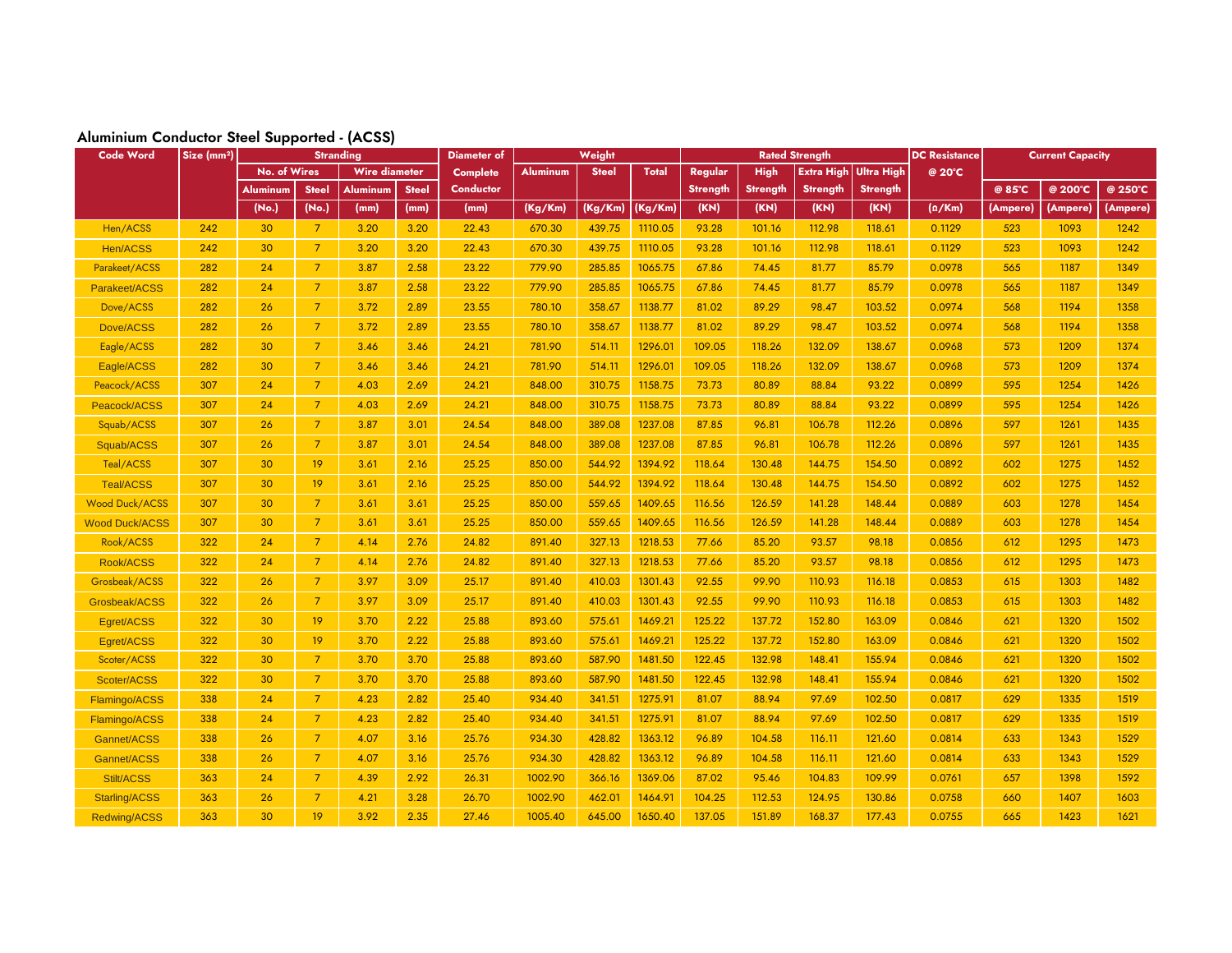

| <b>Code Word</b>    | Size (mm <sup>2</sup> ) | <b>Stranding</b>                                |                 |                      | <b>Diameter of</b> |                  | Weight          |              |              |                 | <b>Rated Strength</b> |                   | <b>DC Resistance</b><br><b>Current Capacity</b> |               |          |          |          |
|---------------------|-------------------------|-------------------------------------------------|-----------------|----------------------|--------------------|------------------|-----------------|--------------|--------------|-----------------|-----------------------|-------------------|-------------------------------------------------|---------------|----------|----------|----------|
|                     |                         | <b>No. of Wires</b><br><b>Steel</b><br>Aluminum |                 | <b>Wire diameter</b> |                    | <b>Complete</b>  | <b>Aluminum</b> | <b>Steel</b> | <b>Total</b> | <b>Regular</b>  | <b>High</b>           | <b>Extra High</b> | <b>Ultra High</b>                               | @ 20°C        |          |          |          |
|                     |                         |                                                 |                 | <b>Aluminum</b>      | <b>Steel</b>       | <b>Conductor</b> |                 |              |              | <b>Strength</b> | <b>Strength</b>       | <b>Strength</b>   | <b>Strength</b>                                 |               | @ 85°C   | @ 200°C  | @ 250°C  |
|                     |                         | (No.)                                           | (No.)           | (mm)                 | (mm)               | (mm)             | (Kg/Km)         | (Kg/Km)      | (Kg/Km)      | (KN)            | (KN)                  | (KN)              | (KN)                                            | $(\Omega/Km)$ | (Ampere) | (Ampere) | (Ampere) |
| Cuckoo/ACSS         | 403                     | 24                                              | $\overline{7}$  | 4.62                 | 3.08               | 27.74            | 1114.30         | 407.38       | 1521.68      | 96.71           | 104.01                | 114.97            | 120.18                                          | 0.0686        | 699      | 1496     | 1706     |
| Drake/ACSS          | 403                     | 26                                              | 7 <sup>7</sup>  | 4.44                 | 3.45               | 28.12            | 1114.30         | 511.14       | 1625.44      | 115.45          | 124.62                | 138.36            | 144.90                                          | 0.0686        | 701      | 1503     | 1714     |
| Mallard/ACSS        | 403                     | 30                                              | 19 <sup>°</sup> | 4.14                 | 2.48               | 28.93            | 1117.00         | 718.33       | 1835.33      | 152.67          | 169.19                | 187.55            | 197.64                                          | 0.0679        | 709      | 1525     | 1739     |
| Macaw/ACSS          | 403                     | 42                                              | $\overline{7}$  | 3.50                 | 1.94               | 26.80            | 1114.30         | 161.62       | 1275.92      | 53.28           | 56.80                 | 61.04             | 63.93                                           | 0.0692        | 681      | 1454     | 1656     |
| Tern/ACSS           | 403                     | 45                                              | 7 <sup>1</sup>  | 3.38                 | 2.25               | 27.00            | 1114.30         | 217.40       | 1331.70      | 63.61           | 68.35                 | 74.05             | 77.95                                           | 0.0689        | 684      | 1460     | 1664     |
| Condor/ACSS         | 403                     | 54                                              | 7 <sup>1</sup>  | 3.08                 | 3.08               | 27.74            | 1114.30         | 407.38       | 1521.68      | 96.71           | 104.01                | 114.97            | 120.18                                          | 0.0686        | 689      | 1477     | 1683     |
| Ruddy/ACSS          | 456                     | 45                                              | $\overline{7}$  | 3.59                 | 2.40               | 28.73            | 1261.50         | 247.36       | 1508.86      | 70.89           | 76.59                 | 82.92             | 86.40                                           | 0.0610        | 735      | 1582     | 1805     |
| Canary/ACSS         | 456                     | 54                                              | $\overline{7}$  | 3.28                 | 3.28               | 29.51            | 1261.50         | 462.01       | 1723.51      | 109.68          | 117.96                | 130.38            | 136.30                                          | 0.0604        | 743      | 1604     | 1830     |
| Redbird/ACSS        | 483                     | 24                                              | $\overline{7}$  | 5.06                 | 3.38               | 30.38            | 1337.10         | 490.61       | 1827.71      | 116.36          | 125.15                | 138.34            | 144.62                                          | 0.0571        | 779      | 1686     | 1926     |
| Canvasback/ACSS     | 483                     | 30                                              | 19 <sup>°</sup> | 4.53                 | 2.72               | 31.70            | 1340.40         | 864.09       | 2204.49      | 183.52          | 203.39                | 225.47            | 237.62                                          | 0.0564        | 791      | 1721     | 1966     |
| Rail/ACSS           | 483                     | 45                                              | $\overline{7}$  | 3.70                 | 2.47               | 29.59            | 1337.10         | 262.00       | 1599.10      | 75.16           | 81.20                 | 87.91             | 91.60                                           | 0.0574        | 762      | 1645     | 1878     |
| <b>Towhee/ACSS</b>  | 483                     | 48                                              | $\overline{7}$  | 3.58                 | 2.79               | 29.85            | 1337.10         | 334.28       | 1671.38      | 88.17           | 95.88                 | 104.43            | 109.14                                          | 0.0574        | 763      | 1650     | 1884     |
| Cardinal/ACSS       | 483                     | 54                                              | $\overline{7}$  | 3.38                 | 3.38               | 30.38            | 1337.30         | 490.61       | 1827.91      | 116.47          | 125.26                | 138.45            | 144.73                                          | 0.0571        | 768      | 1664     | 1900     |
| Snowbird/ACSS       | 524                     | 42                                              | $\overline{7}$  | 3.99                 | 2.21               | 30.56            | 1448.60         | 209.74       | 1658.34      | 69.18           | 73.75                 | 79.25             | 83.01                                           | 0.0531        | 796      | 1727     | 1973     |
| Ortolan/ACSS        | 524                     | 45                                              | $\overline{7}$  | 3.85                 | 2.57               | 30.78            | 1448.60         | 283.64       | 1732.24      | 81.38           | 87.91                 | 95.17             | 99.17                                           | 0.0531        | 797      | 1731     | 1978     |
| Curlew/ACSS         | 524                     | 54                                              | $\overline{7}$  | 3.51                 | 3.51               | 31.62            | 1448.60         | 529.07       | 1977.67      | 125.60          | 135.08                | 149.31            | 156.08                                          | 0.0528        | 805      | 1752     | 2002     |
| <b>Bluejay/ACSS</b> | 564                     | 45                                              | $\overline{7}$  | 4.00                 | 2.66               | 31.95            | 1560.00         | 303.85       | 1863.85      | 87.42           | 94.42                 | 102.20            | 106.48                                          | 0.0492        | 834      | 1819     | 2079     |
| Finch/ACSS          | 564                     | 54                                              | 19 <sup>°</sup> | 3.65                 | 2.19               | 32.82            | 1567.60         | 560.16       | 2127.76      | 136.32          | 148.49                | 163.16            | 173.18                                          | 0.0492        | 839      | 1836     | 2099     |
| <b>Bunting/ACSS</b> | 604                     | 45                                              | $\overline{7}$  | 4.14                 | 2.76               | 33.07            | 1671.50         | 327.13       | 1998.63      | 93.94           | 101.48                | 109.86            | 114.46                                          | 0.0459        | 868      | 1903     | 2177     |
| <b>Bittern/ACSS</b> | 645                     | 45                                              | $\overline{7}$  | 4.27                 | 2.85               | 34.16            | 1783.00         | 348.81       | 2131.81      | 100.08          | 108.12                | 117.05            | 121.96                                          | 0.0430        | 901      | 1985     | 2272     |
| Pheasant/ACSS       | 645                     | 54                                              | 19 <sup>°</sup> | 3.90                 | 2.34               | 35.08            | 1791.60         | 639.52       | 2431.12      | 152.37          | 167.08                | 183.42            | 192.41                                          | 0.0430        | 908      | 2004     | 2295     |
| Dipper/ACSS         | 685                     | 45                                              | $\overline{7}$  | 4.40                 | 2.93               | 35.20            | 1893.70         | 368.67       | 2262.37      | 105.96          | 114.46                | 123.90            | 129.09                                          | 0.0407        | 931      | 2059     | 2358     |
| Martin/ACSS         | 685                     | 54                                              | 19.             | 4.02                 | 2.41               | 36.17            | 1902.90         | 678.35       | 2581.25      | 161.69          | 177.29                | 194.62            | 204.16                                          | 0.0404        | 941      | 2087     | 2391     |
| Bobolink/ACSS       | 725                     | 45                                              | $7^{\circ}$     | 4.53                 | 3.02               | 36.25            | 2005.70         | 391.67       | 2397.37      | 112.48          | 121.50                | 131.53            | 137.05                                          | 0.0384        | 963      | 2138     | 2451     |
| Plover/ACSS         | 725                     | 54                                              | 19              | 4.14                 | 2.48               | 37.21            | 2015.60         | 718.33       | 2733.93      | 171.28          | 187.80                | 206.16            | 216.25                                          | 0.0384        | 969      | 2159     | 2475     |
| Nuthatch/ACSS       | 765                     | 45                                              | 7 <sup>7</sup>  | 4.65                 | 3.10               | 37.21            | 2116.50         | 412.69       | 2529.19      | 118.51          | 125.91                | 137.01            | 142.29                                          | 0.0364        | 992      | 2213     | 2538     |
| Parrot/ACSS         | 765                     | 54                                              | 19 <sup>°</sup> | 4.25                 | 2.55               | 38.23            | 2126.90         | 759.46       | 2886.36      | 180.94          | 198.41                | 217.82            | 228.49                                          | 0.0361        | 1004     | 2244     | 2574     |
| Ratite/ACSS         | 806                     | 42                                              | $\mathcal{I}$   | 4.94                 | 2.75               | 37.90            | 2228.70         | 324.76       | 2553.46      | 104.99          | 112.48                | 120.79            | 125.36                                          | 0.0344        | 1022     | 2287     | 2624     |
| Lapwing/ACSS        | 806                     | 45                                              | $\overline{7}$  | 4.78                 | 3.18               | 38.20            | 2228.70         | 434.27       | 2662.97      | 124.90          | 132.69                | 144.36            | 149.92                                          | 0.0344        | 1024     | 2294     | 2632     |
| Falcon/ACSS         | 806                     | 54                                              | 19              | 4.36                 | 2.62               | 39.22            | 2239.50         | 801.72       | 3041.22      | 190.87          | 209.31                | 229.80            | 241.06                                          | 0.0344        | 1032     | 2317     | 2659     |
| Chukar/ACSS         | 902                     | 84                                              | 19 <sup>°</sup> | 3.70                 | 2.22               | 40.67            | 2507.10         | 575.61       | 3082.71      | 158.66          | 171.17                | 186.24            | 196.54                                          | 0.0308        | 1106     | 2503     | 2876     |

#### NOTE :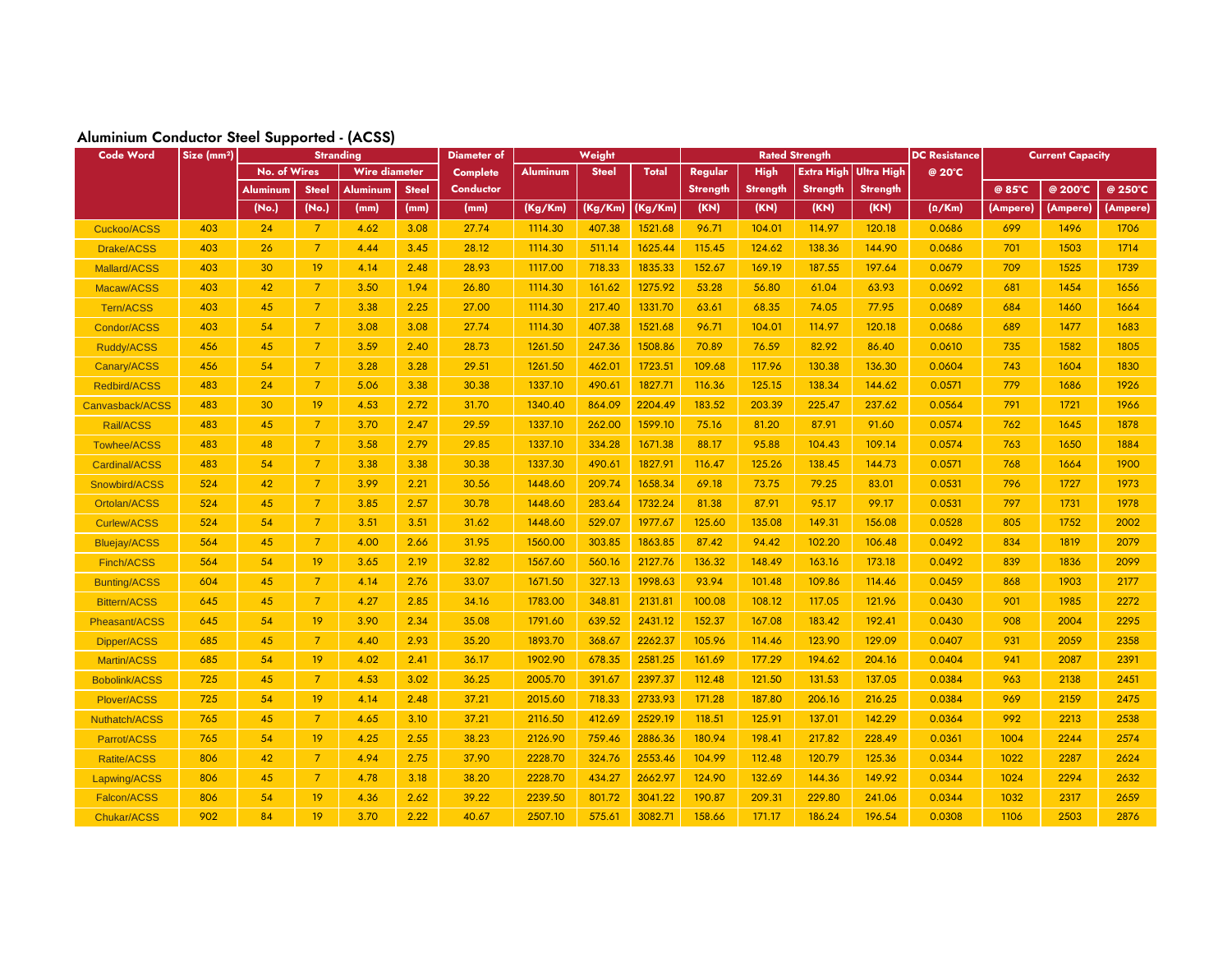

| <b>Code Word</b>     | Size (mm <sup>2</sup> ) | <b>Stranding</b>    |              |                         | Diameter of |                  | Weight          |                              |                     |                 | <b>Rated Strength</b>                         |                 | <b>DC Resistance</b> |               | <b>Current Capacity</b> |          |          |
|----------------------|-------------------------|---------------------|--------------|-------------------------|-------------|------------------|-----------------|------------------------------|---------------------|-----------------|-----------------------------------------------|-----------------|----------------------|---------------|-------------------------|----------|----------|
|                      |                         | <b>No. of Wires</b> |              | <b>Wire diameter</b>    |             | <b>Complete</b>  | <b>Aluminum</b> | <b>Total</b><br><b>Steel</b> |                     | Regular         | <b>Extra High   Ultra High</b><br><b>High</b> |                 |                      | @ 20°C        |                         |          |          |
|                      |                         | Aluminum I          | <b>Steel</b> | <b>Aluminum   Steel</b> |             | <b>Conductor</b> |                 |                              |                     | <b>Strength</b> | <b>Strength</b>                               | <b>Strength</b> | Strength             |               | @ 85°C                  | @ 200°C  | @ 250°C  |
|                      |                         | (No.)               | (No.         | (mm)                    | (mm)        | (mm)             | (Kg/Km)         |                              | $(Kg/Km)$ $(Kg/Km)$ | (KN)            | (KN)                                          | (KN)            | (KN)                 | $(\Omega/Km)$ | (Ampere)                | (Ampere) | (Ampere) |
| Mockingbird/ACSS     | 1031                    | 72                  |              | 4.27                    | 2.85        | 42.70            | 2865.60         | 348.81                       | 3214.41             | 122.35          | 130.39                                        | 139.32          | 144.23               | 0.0272        | 1178                    | 2693     | 3100     |
| Roadrunner/ACSS      | 1042                    | 76                  | 19           | 4.18                    | 1.95        | 43.18            | 2897.30         | 444.11                       | 3341.41             | 142.35          | 152.00                                        | 163.63          | 171.57               | 0.0269        | 1188                    | 2719     | 3130     |
| <b>Bluebird/ACSS</b> | 1092                    | 84                  | 19           | 4.07                    | 2.44        | 44.75            | 3036.70         | 695.35                       | 3732.05             | 188.22          | 204.21                                        | 221.98          | 231.75               | 0.0256        | 1225                    | 2819     | 3248     |
| Kiwi/ACSS            | 1098                    | 72                  |              | 4.41                    | 2.94        | 44.07            | 3052.20         | 371.19                       | 3423.39             | 130.35          | 138.90                                        | 148.41          | 153.64               | 0.0256        | 1217                    | 2799     | 3225     |
| Thrasher/ACSS        | 1171                    | 76                  | 19           | 4.43                    | 2.07        | 45.77            | 3256.40         | 500.45                       | 3756.85             | 160.19          | 171.06                                        | 184.17          | 193.12               | 0.0240        | 1263                    | 2923     | 3371     |
| Joree/ACSS           | 1274                    | 76                  | 19           | 4.62                    | 2.16        | 47.75            | 3542.40         | 544.92                       | 4087.32             | 174.34          | 186.17                                        | 200.45          | 210.19               | 0.0220        | 1321                    | 3086     | 3563     |

#### NOTE :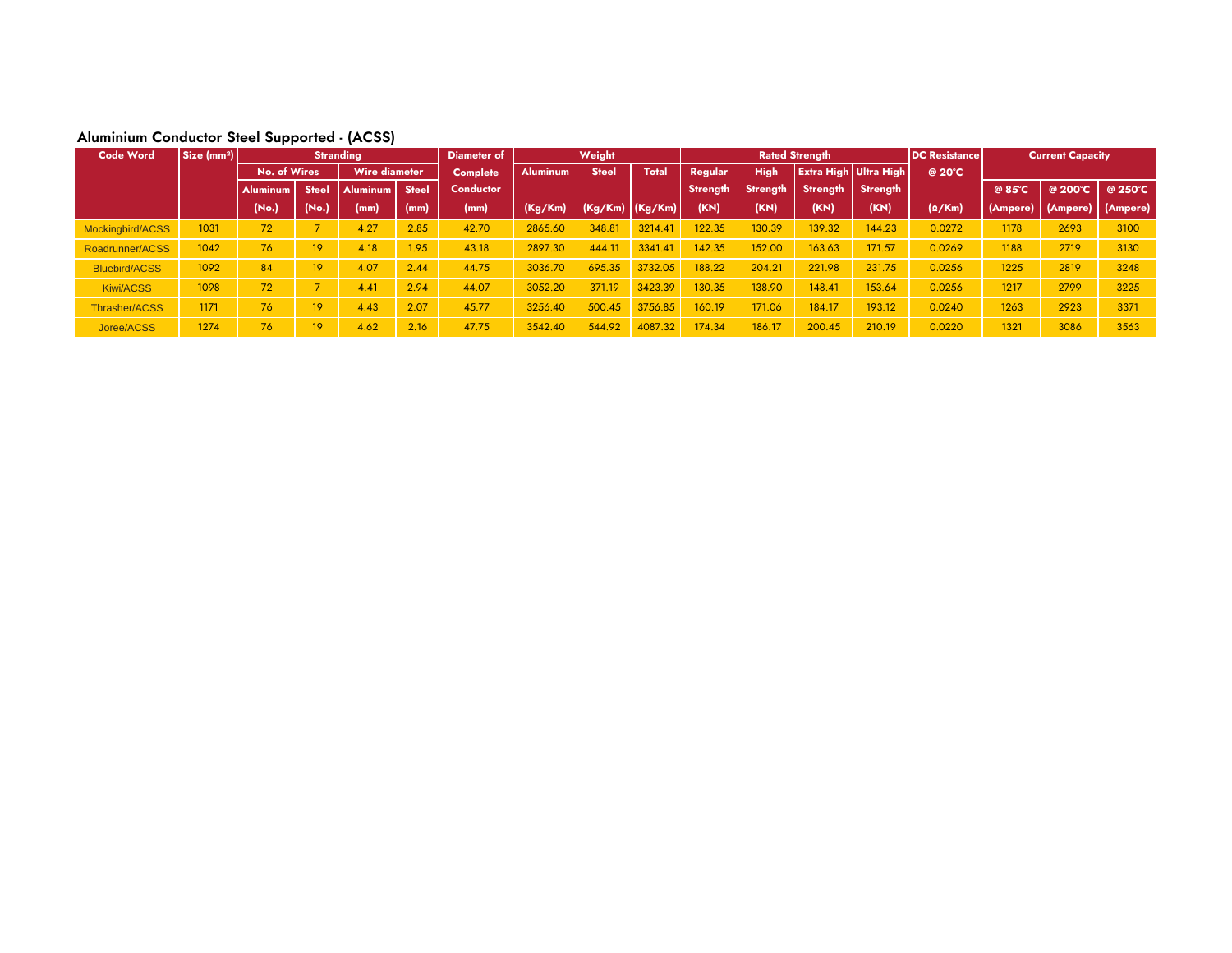

| <b>Code Word</b>         | Size (mm <sup>2</sup> ) |                 | <b>Stranding</b> |                      |              | <b>Diameter of</b> |                 | Weight       |              |                 | <b>Rated Strength</b> | <b>DC Resistance</b> |          | <b>Current Capacity</b> |          |  |
|--------------------------|-------------------------|-----------------|------------------|----------------------|--------------|--------------------|-----------------|--------------|--------------|-----------------|-----------------------|----------------------|----------|-------------------------|----------|--|
|                          |                         | No. of Wires    |                  | <b>Wire diameter</b> |              | <b>Complete</b>    | <b>Aluminum</b> | <b>Steel</b> | <b>Total</b> | <b>Regular</b>  | <b>High</b>           | @ 20°C               |          |                         |          |  |
|                          |                         | <b>Aluminum</b> | <b>Steel</b>     | <b>Aluminum</b>      | <b>Steel</b> | <b>Conductor</b>   |                 |              |              | <b>Strength</b> | <b>Strength</b>       |                      | @ 85°C   | @ 200°C                 | @ 250°C  |  |
|                          |                         | (No.)           | (No.)            | (mm)                 | (mm)         | (mm)               | (Kg/Km)         | (Kg/Km)      | (Kg/Km)      | (KN)            | (KN)                  | $(\Omega/Km)$        | (Ampere) | (Ampere)                | (Ampere) |  |
| Junco/ACSS/AW            | 135                     | 30              | $\overline{7}$   | 2.40                 | 2.40         | 16.76              | 375.00          | 209.52       | 584.52       | 68.80           | 57.85                 | 0.1932               | 376      | 764.78                  | 865      |  |
| Ostrich/ACSS/AW          | 152                     | 26              | $\overline{7}$   | 2.73                 | 2.12         | 17.27              | 421.10          | 163.49       | 584.59       | 111.26          | 48.80                 | 0.1752               | 398      | 810.35                  | 917      |  |
| Linnet/ACSS/AW           | 170                     | 26              | $\overline{7}$   | 2.89                 | 2.25         | 18.29              | 471.70          | 184.15       | 655.85       | 60.66           | 54.91                 | 0.1562               | 426      | 873.21                  | 989      |  |
| Oriole/ACSS/AW           | 170                     | 30              | $\overline{7}$   | 2.69                 | 2.69         | 18.82              | 473.20          | 263.22       | 736.42       | 71.10           | 72.68                 | 0.1532               | 433      | 889.45                  | 1008     |  |
| Brant/ACSS/AW            | 201                     | 24              | $\overline{7}$   | 3.27                 | 2.18         | 19.61              | 556.60          | 172.87       | 729.47       | 128.74          | 53.94                 | 0.1335               | 468      | 964.64                  | 1094     |  |
| Ibis/ACSS/AW             | 201                     | 26              | $\overline{7}$   | 3.14                 | 2.44         | 19.89              | 556.60          | 216.56       | 773.16       | 182.35          | 63.31                 | 0.1322               | 471      | 973.61                  | 1104     |  |
| Lark/ACSS/AW             | 201                     | 30              | $\overline{7}$   | 2.92                 | 2.92         | 20.47              | 558.10          | 310.15       | 868.25       | 83.93           | 85.64                 | 0.1296               | 479      | 992.07                  | 1125     |  |
| Flicker/ACSS/AW          | 242                     | 24              | $\overline{7}$   | 3.58                 | 2.39         | 21.49              | 668.20          | 207.78       | 875.98       | 50.38           | 63.53                 | 0.1112               | 522      | 1086.80                 | 1234     |  |
| Hawk/ACSS/AW             | 242                     | 26              | $\overline{7}$   | 3.44                 | 2.67         | 21.79              | 668.20          | 259.32       | 927.52       | 63.29           | 75.84                 | 0.1102               | 526      | 1096.44                 | 1245     |  |
| Hen/ACSS/AW              | 242                     | 30              | $\overline{7}$   | 3.20                 | 3.20         | 22.43              | 669.70          | 372.48       | 1042.18      | 98.33           | 100.88                | 0.1079               | 535      | 1118.09                 | 1270     |  |
| Parakeet/ACSS/AW         | 282                     | 24              | $\overline{7}$   | 3.87                 | 2.58         | 23.22              | 779.80          | 242.13       | 1021.93      | 184.11          | 74.08                 | 0.0955               | 572      | 1200.80                 | 1365     |  |
| Dove/ACSS/AW             | 282                     | 26              | $\overline{7}$   | 3.72                 | 2.89         | 23.55              | 779.80          | 303.81       | 1083.61      | 74.57           | 88.83                 | 0.0945               | 577      | 1212.50                 | 1378     |  |
| Eagle/ACSS/AW            | 282                     | 30              | $\overline{7}$   | 3.46                 | 3.46         | 24.21              | 781.30          | 435.47       | 1216.77      | 116.46          | 117.94                | 0.0925               | 586      | 1236.23                 | 1406     |  |
| Peacock/ACSS/AW          | 307                     | 24              | $\overline{7}$   | 4.03                 | 2.69         | 24.21              | 848.30          | 263.22       | 1111.52      | 176.23          | 80.49                 | 0.0876               | 602      | 1269.89                 | 1444     |  |
| Squab/ACSS/AW            | 307                     | 26              | $\overline{7}$   | 3.87                 | 3.01         | 24.54              | 848.30          | 329.56       | 1177.86      | 109.17          | 96.32                 | 0.0869               | 606      | 1280.48                 | 1457     |  |
| Teal/ACSS/AW             | 307                     | 30              | 19               | 3.61                 | 2.16         | 25.25              | 849.70          | 461.57       | 1311.27      | 166.96          | 130.48                | 0.0853               | 616      | 1304.13                 | 1484     |  |
| <b>Wood Duck/ACSS/AW</b> | 307                     | 30              | $\overline{7}$   | 3.61                 | 3.61         | 25.25              | 849.70          | 474.05       | 1323.75      | 111.98          | 126.23                | 0.0853               | 616      | 1304.13                 | 1484     |  |
| Rook/ACSS/AW             | 322                     | 24              | $\overline{7}$   | 4.14                 | 2.76         | 24.82              | 891.40          | 277.09       | 1168.49      | 91.18           | 84.78                 | 0.0837               | 619      | 1309.09                 | 1490     |  |
| Grosbeak/ACSS/AW         | 322                     | 26              | $\overline{7}$   | 3.97                 | 3.09         | 25.17              | 891.40          | 347.32       | 1238.72      | 115.03          | 99.64                 | 0.0827               | 625      | 1322.85                 | 1506     |  |
| Egret/ACSS/AW            | 322                     | 30              | 19               | 3.70                 | 2.22         | 25.88              | 892.90          | 487.57       | 1380.47      | 150.87          | 137.72                | 0.0810               | 635      | 1348.50                 | 1535     |  |
| Scoter/ACSS/AW           | 322                     | 30              | $\overline{7}$   | 3.70                 | 3.70         | 25.88              | 892.90          | 497.98       | 1390.88      | 1241.00         | 132.61                | 0.0810               | 635      | 1348.50                 | 1535     |  |
| Flamingo/ACSS/AW         | 338                     | 24              | $\overline{7}$   | 4.23                 | 2.82         | 25.40              | 934.60          | 289.27       | 1223.87      | 97.14           | 88.51                 | 0.0797               | 637      | 1351.06                 | 1538     |  |
| Gannet/ACSS/AW           | 338                     | 26              | 7                | 4.07                 | 3.16         | 25.76              | 934.60          | 363.23       | 1297.83      | 121.23          | 104.30                | 0.0787               | 643      | 1365.72                 | 1555     |  |
| Stilt/ACSS/AW            | 363                     | 24              | $\overline{7}$   | 4.39                 | 2.92         | 26.31              | 1003.00         | 310.15       | 1313.15      | 102.85          | 94.99                 | 0.0741               | 665      | 1416.38                 | 1613     |  |
| Starling/ACSS/AW         | 363                     | 26              | $\overline{7}$   | 4.21                 | 3.28         | 26.70              | 1003.00         | 391.34       | 1394.34      | 103.77          | 112.23                | 0.0735               | 670      | 1428.88                 | 1628     |  |
| Redwing/ACSS/AW          | 363                     | 30              | 19               | 3.92                 | 2.35         | 27.46              | 1006.00         | 546.34       | 1552.34      | 56.12           | 151.06                | 0.0722               | 680      | 1454.70                 | 1658     |  |
| Cuckoo/ACSS/AW           | 403                     | 24              | $\overline{7}$   | 4.62                 | 3.08         | 27.74              | 1114.60         | 345.07       | 1459.67      | 93.27           | 103.75                | 0.0669               | 707      | 1515.06                 | 1727     |  |
| Drake/ACSS/AW            | 403                     | 26              | $\overline{7}$   | 4.44                 | 3.45         | 28.12              | 1114.60         | 432.96       | 1547.56      | 102.47          | 124.29                | 0.0663               | 713      | 1528.64                 | 1743     |  |
| Mallard/ACSS/AW          | 403                     | 30              | 19               | 4.14                 | 2.48         | 28.93              | 1117.60         | 608.46       | 1726.06      | 165.22          | 168.27                | 0.0650               | 724      | 1558.07                 | 1777     |  |
| Macaw/ACSS/AW            | 403                     | 42              | $\overline{7}$   | 3.50                 | 1.94         | 26.80              | 1114.60         | 136.90       | 1251.50      | 136.34          | 56.80                 | 0.0686               | 684      | 1459.98                 | 1664     |  |
| Tern/ACSS/AW             | 403                     | 45              | $\overline{7}$   | 3.38                 | 2.25         | 27.00              | 1114.60         | 184.15       | 1298.75      | 138.07          | 68.35                 | 0.0682               | 687      | 1467.85                 | 1673     |  |

NOTE :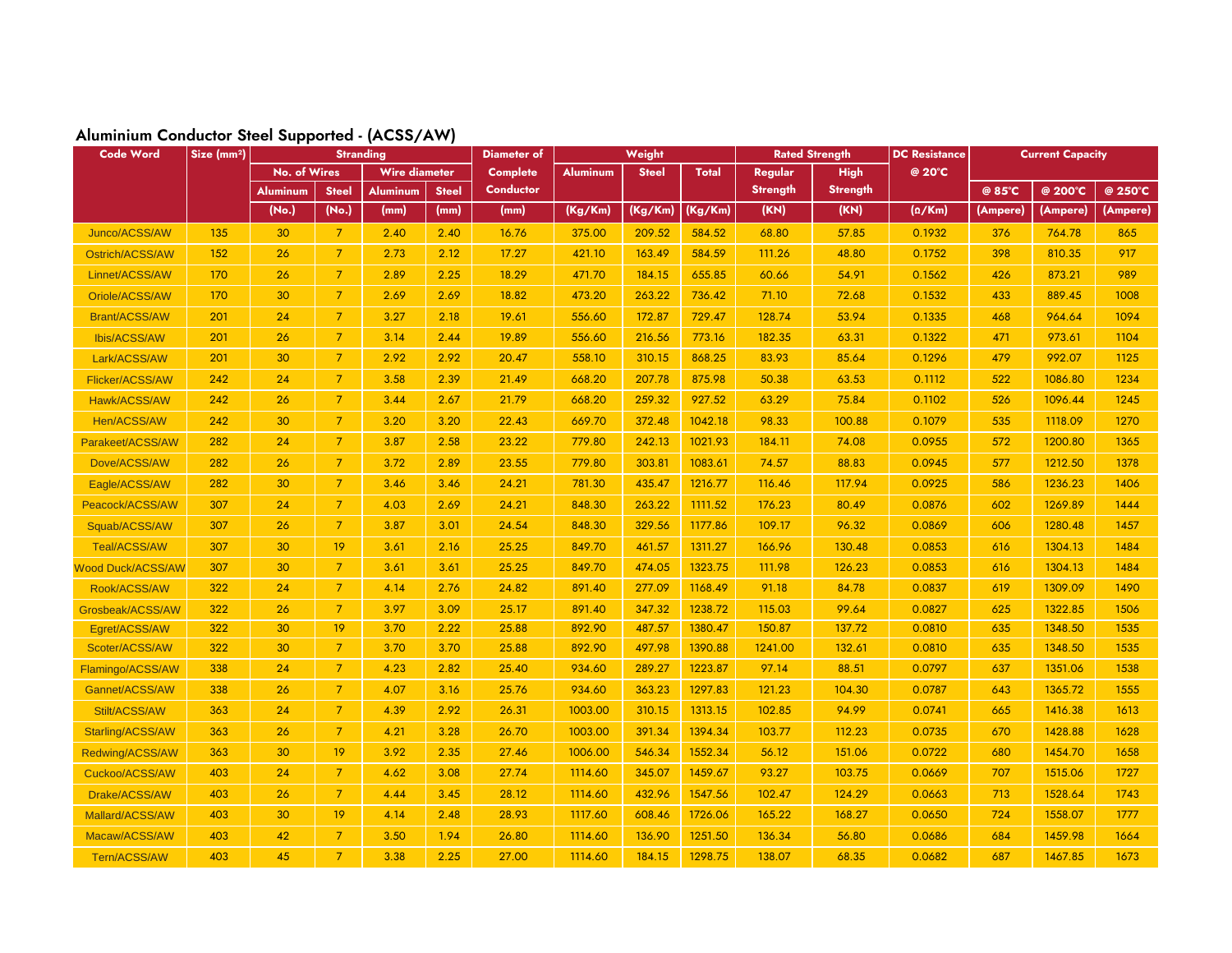

| <b>Code Word</b>       | Size (mm <sup>2</sup> ) |                     | <b>Stranding</b> |                      |              | <b>Diameter of</b> |                 | Weight       |              |                 | <b>Rated Strength</b> | <b>DC Resistance</b> | <b>Current Capacity</b> |          |          |  |
|------------------------|-------------------------|---------------------|------------------|----------------------|--------------|--------------------|-----------------|--------------|--------------|-----------------|-----------------------|----------------------|-------------------------|----------|----------|--|
|                        |                         | <b>No. of Wires</b> |                  | <b>Wire diameter</b> |              | <b>Complete</b>    | <b>Aluminum</b> | <b>Steel</b> | <b>Total</b> | Regular         | <b>High</b>           | @ 20°C               |                         |          |          |  |
|                        |                         | <b>Aluminum</b>     | <b>Steel</b>     | <b>Aluminum</b>      | <b>Steel</b> | <b>Conductor</b>   |                 |              |              | <b>Strength</b> | <b>Strength</b>       |                      | @85°C                   | @ 200°C  | @ 250°C  |  |
|                        |                         | (No.)               | (No.)            | (mm)                 | (mm)         | (mm)               | (Kg/Km)         | (Kg/Km)      | (Kg/Km)      | (KN)            | (KN)                  | $(\Omega/Km)$        | (Ampere)                | (Ampere) | (Ampere) |  |
| Condor/ACSS/AW         | 403                     | 54                  | $\overline{7}$   | 3.08                 | 3.08         | 27.74              | 1114.60         | 345.07       | 1459.67      | 89.09           | 103.75                | 0.0669               | 698                     | 1495.14  | 1704     |  |
| Ruddy/ACSS/AW          | 456                     | 45                  | $\overline{7}$   | 3.59                 | 2.40         | 28.73              | 1262.00         | 209.52       | 1471.52      | 155.97          | 76.27                 | 0.0600               | 741                     | 1594.81  | 1819     |  |
| Canary/ACSS/AW         | 456                     | 54                  | $\overline{7}$   | 3.28                 | 3.28         | 29.51              | 1262.00         | 391.34       | 1653.34      | 110.19          | 117.66                | 0.0591               | 751                     | 1621.22  | 1850     |  |
| Canvasback/ACSS/AW     | 483                     | 30                  | 19               | 4.53                 | 2.72         | 31.70              | 1340.80         | 731.92       | 2072.72      | 74.90           | 202.29                | 0.0541               | 807                     | 1756.82  | 2007     |  |
| Rail/ACSS/AW           | 483                     | 45                  | $\overline{7}$   | 3.70                 | 2.47         | 29.59              | 1337.90         | 221.92       | 1559.82      | 146.61          | 80.87                 | 0.0568               | 766                     | 1653.91  | 1888     |  |
| Towhee/ACSS/AW         | 483                     | 48                  | $\overline{7}$   | 3.58                 | 2.79         | 29.85              | 1337.90         | 283.15       | 1621.05      | 78.19           | 95.45                 | 0.0564               | 770                     | 1664.62  | 1900     |  |
| Cardinal/ACSS/AW       | 483                     | 54                  | $\overline{7}$   | 3.38                 | 3.38         | 30.38              | 1337.90         | 415.57       | 1753.47      | 108.91          | 124.95                | 0.0558               | 777                     | 1683.40  | 1922     |  |
| Snowbird/ACSS/AW       | 524                     | 42                  | $\overline{7}$   | 3.99                 | 2.21         | 30.56              | 1448.00         | 177.66       | 1625.66      | 117.42          | 73.75                 | 0.0528               | 798                     | 1731.75  | 1978     |  |
| Curlew/ACSS/AW         | 524                     | 54                  | $\overline{7}$   | 3.51                 | 3.51         | 31.62              | 1448.00         | 448.15       | 1896.15      | 109.04          | 134.75                | 0.0515               | 815                     | 1773.83  | 2027     |  |
| Bluejay/ACSS/AW        | 564                     | 45                  | $\overline{7}$   | 4.00                 | 2.66         | 31.95              | 1559.60         | 257.38       | 1816.98      | 66.59           | 94.03                 | 0.0486               | 839                     | 1829.98  | 2092     |  |
| Finch/ACSS/AW          | 564                     | 54                  | 19               | 3.65                 | 2.19         | 32.82              | 1567.00         | 474.48       | 2041.48      | 66.34           | 148.49                | 0.0479               | 850                     | 1860.33  | 2127     |  |
| <b>Bunting/ACSS/AW</b> | 604                     | 45                  | $\overline{7}$   | 4.14                 | 2.76         | 33.07              | 1671.20         | 277.09       | 1948.29      | 85.35           | 101.06                | 0.0453               | 874                     | 1915.19  | 2191     |  |
| Grackle/ACSS/AW        | 604                     | 54                  | 19               | 3.77                 | 2.27         | 33.96              | 1680.10         | 509.78       | 2189.88      | 146.98          | 159.29                | 0.0449               | 883                     | 1941.60  | 2222     |  |
| Bittern/ACSS/AW        | 645                     | 45                  | $\overline{7}$   | 4.27                 | 2.85         | 34.16              | 1782.80         | 295.46       | 2078.26      | 119.41          | 107.67                | 0.0427               | 904                     | 1991.98  | 2280     |  |
| Pheasant/ACSS/AW       | 645                     | 54                  | 19               | 3.90                 | 2.34         | 35.08              | 1791.70         | 541.70       | 2333.40      | 131.61          | 166.26                | 0.0420               | 918                     | 2027.31  | 2321     |  |
| Dipper/ACSS/AW         | 685                     | 45                  | $\overline{7}$   | 4.40                 | 2.93         | 35.20              | 1892.90         | 312.28       | 2205.18      | 127.21          | 113.99                | 0.0400               | 939                     | 2076.41  | 2378     |  |
| Martin/ACSS/AW         | 685                     | 54                  | 19               | 4.02                 | 2.41         | 36.17              | 1903.40         | 574.60       | 2478.00      | 55.59           | 176.42                | 0.0394               | 952                     | 2112.47  | 2420     |  |
| Bobolink/ACSS/AW       | 725                     | 45                  | $\overline{7}$   | 4.53                 | 3.02         | 36.25              | 2006.00         | 331.76       | 2337.76      | 93.27           | 121.00                | 0.0377               | 971                     | 2157.46  | 2473     |  |
| Plover/ACSS/AW         | 725                     | 54                  | 19               | 4.14                 | 2.48         | 37.21              | 2015.00         | 608.46       | 2623.46      | 174.54          | 186.88                | 0.0374               | 982                     | 2186.85  | 2507     |  |
| Nuthatch/ACSS/AW       | 765                     | 45                  | $\overline{7}$   | 4.65                 | 3.10         | 37.21              | 2116.20         | 349.57       | 2465.77      | 93.27           | 125.65                | 0.0358               | 1000                    | 2231.02  | 2559     |  |
| Parrot/ACSS/AW         | 765                     | 54                  | 19               | 4.25                 | 2.55         | 38.23              | 2126.60         | 643.29       | 2769.89      | 65.45           | 197.44                | 0.0354               | 1013                    | 2265.98  | 2599     |  |
| Lapwing/ACSS/AW        | 806                     | 45                  | $\overline{7}$   | 4.78                 | 3.18         | 38.20              | 2229.30         | 367.84       | 2597.14      | 89.56           | 132.41                | 0.0341               | 1028                    | 2303.61  | 2643     |  |
| Falcon/ACSS/AW         | 806                     | 54                  | 19 <sup>°</sup>  | 4.36                 | 2.62         | 39.22              | 2239.70         | 679.09       | 2918.79      | 84.85           | 208.29                | 0.0335               | 1045                    | 2346.97  | 2694     |  |
| Chukar/ACSS/AW         | 902                     | 84                  | 19               | 3.70                 | 2.22         | 40.67              | 2507.50         | 487.57       | 2995.07      | 47.23           | 171.17                | 0.0305               | 1111                    | 2514.36  | 2889     |  |
| Mockingbird/ACSS/AW    | 1031                    | 72                  | $\overline{7}$   | 4.27                 | 2.85         | 42.70              | 2866.20         | 295.46       | 3161.66      | 77.99           | 129.94                | 0.0269               | 1184                    | 2706.90  | 3116     |  |
| Roadrunner/ACSS/AW     | 1042                    | 76                  | 19               | 4.18                 | 1.95         | 43.18              | 2897.40         | 376.18       | 3273.58      | 153.41          | 152.00                | 0.0266               | 1194                    | 2733.06  | 3147     |  |
| Bluebird/ACSS/AW       | 1092                    | 84                  | 19               | 4.07                 | 2.44         | 44.75              | 3037.30         | 588.99       | 3626.29      | 72.95           | 203.32                | 0.0253               | 1232                    | 2835.17  | 3266     |  |
| Kiwi/ACSS/AW           | 1098                    | 72                  | $\overline{7}$   | 4.41                 | 2.94         | 44.07              | 3052.20         | 314.41       | 3366.61      | 84.56           | 138.43                | 0.0253               | 1224                    | 2814.70  | 3243     |  |
| Thrasher/ACSS/AW       | 1171                    | 76                  | 19               | 4.43                 | 2.07         | 45.77              | 3256.10         | 423.91       | 3680.01      | 41.98           | 171.06                | 0.0236               | 1272                    | 2946.01  | 3398     |  |
| Joree/ACSS/AW          | 1274                    | 76                  | 19               | 4.62                 | 2.16         | 47.75              | 3541.80         | 461.57       | 4003.37      | 46.73           | 186.17                | 0.0217               | 1329                    | 3105.07  | 3586     |  |

#### NOTE :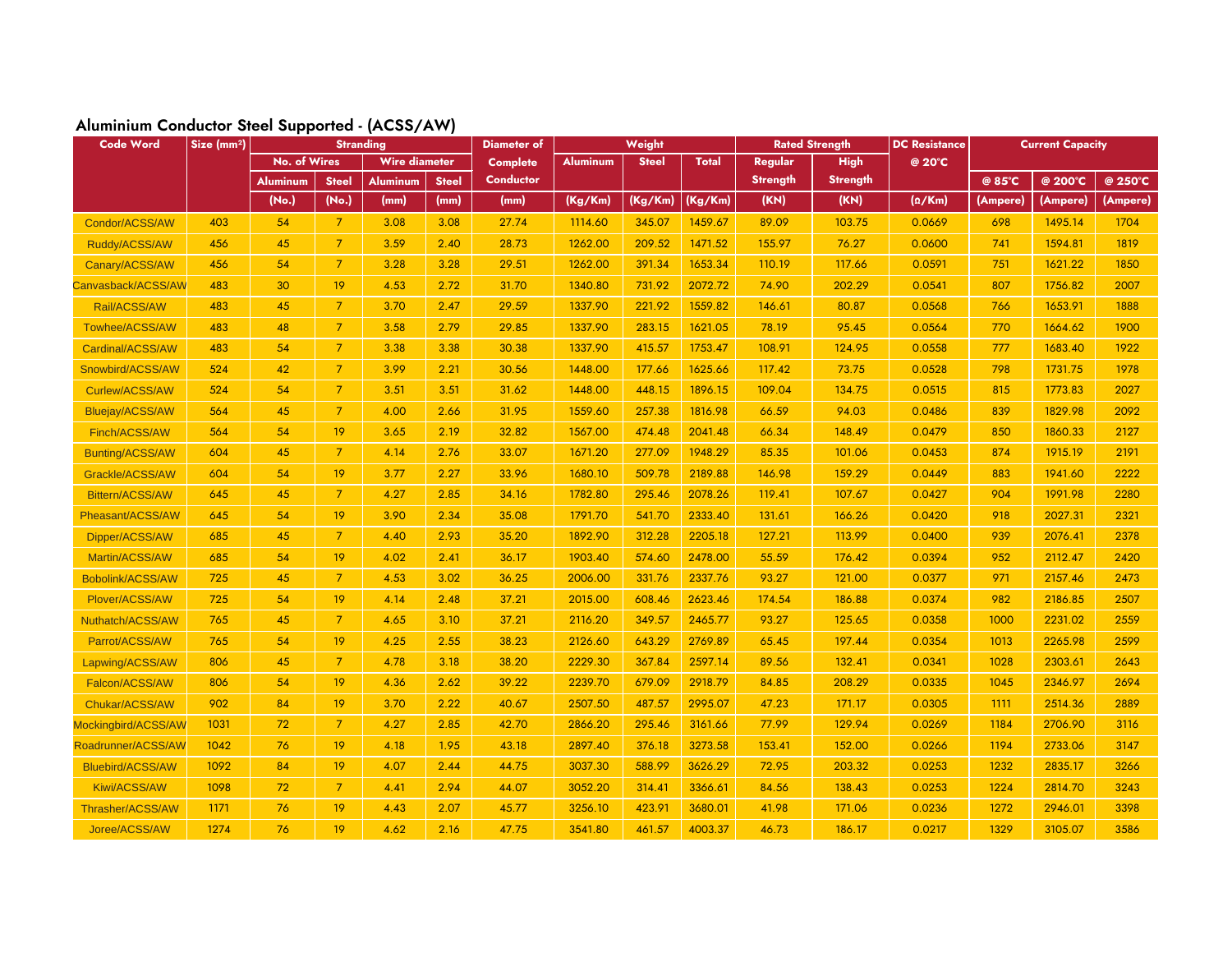| <b>Code Word</b>    | Size (mm <sup>2</sup> ) | <b>Cross-Sectional Area</b> |                    |                    | <b>Stranding</b> |                |                | <b>Diameter of</b> |                  | Weight          |              |                     |                 | <b>Rated Strength</b> |                 | <b>DC Resistance</b><br><b>Current Capacity</b> |               |          |          |          |
|---------------------|-------------------------|-----------------------------|--------------------|--------------------|------------------|----------------|----------------|--------------------|------------------|-----------------|--------------|---------------------|-----------------|-----------------------|-----------------|-------------------------------------------------|---------------|----------|----------|----------|
|                     |                         | <b>Aluminum</b>             | <b>Steel</b>       | <b>Total</b>       | No. of           | No. of         | No. of         | Dia. of            | <b>Complete</b>  | <b>Aluminum</b> | <b>Steel</b> | <b>Total</b>        | Regular         | <b>High</b>           |                 | <b>Extra High Ultra High</b>                    | @ 20°C        |          |          |          |
|                     |                         |                             |                    |                    | <b>AL. Wires</b> | AL.            | <b>Steel</b>   | <b>Steel</b>       | <b>Conductor</b> |                 |              |                     | <b>Strength</b> | <b>Strength</b>       | <b>Strength</b> | <b>Strength</b>                                 |               | @ 85°C   | @ 200°C  | @ 250°C  |
|                     |                         |                             |                    |                    |                  | <b>Layers</b>  | <b>Wires</b>   | <b>Wires</b>       |                  |                 |              |                     |                 |                       |                 |                                                 |               |          |          |          |
|                     |                         | (mm <sup>2</sup> )          | (mm <sup>2</sup> ) | (mm <sup>2</sup> ) | (No.)            | (No.)          | (mm)           | (mm)               | (mm)             | (Kg/Km)         | (Kg/Km)      | (Kg/Km)             | (KN)            | (KN)                  | (KN)            | (KN)                                            | $(\Omega/Km)$ | (Ampere) | (Ampere) | (Ampere) |
| Tern/ACSS/TW        | 403                     | 402.84                      | 28.08              | 430.92             | 17 <sup>2</sup>  | $\overline{2}$ |                | 2.26               | 24.38            | 1110.00         | 219.34       | 1329.34             | 63.92           | 68.69                 | 74.45           | 78.38                                           | 0.06860       | 680      | 1437     | 1635     |
| Cheyenne/ ACSS/TW   | 592                     | 591.93                      | 30.62              | 622.55             | 30               | $\overline{2}$ | $\overline{7}$ | 2.36               | 29.34            | 1637.60         | 239.18       | 1876.78             | 77.27           | 82.78                 | 88.91           | 92.27                                           | 0.04690       | 850      | 1837     | 2097     |
| Flicker/ACSS/TW     | 242                     | 241.74                      | 31.40              | 273.14             | 18               | $\overline{2}$ | $\overline{7}$ | 2.39               | 19.71            | 667.30          | 245.30       | 912.60              | 58.20           | 63.86                 | 70.14           | 73.59                                           | 0.11420       | 506      | 1044     | 1184     |
| Catawba/ACSS/TW     | 645                     | 644.58                      | 33.27              | 677.85             | 30               | $\overline{2}$ | $\overline{7}$ | 2.46               | 30.56            | 1782.80         | 259.88       | 2042.68             | 84.04           | 90.03                 | 96.68           | 100.34                                          | 0.04330       | 890      | 1935     | 2211     |
| Parakeet/ACSS/TW    | 282                     | 282.00                      | 36.60              | 318.60             | 18               | $\overline{2}$ | $\overline{7}$ | 2.58               | 21.21            | 778.60          | 285.85       | 1064.45             | 67.84           | 74.43                 | 81.75           | 85.77                                           | 0.09740       | 556      | 1156     | 1313     |
| Mohawk/ACSS/TW      | 290                     | 289.68                      | 37.74              | 327.42             | 18               | $\overline{2}$ |                | 2.62               | 21.49            | 799.60          | 294.78       | 1094.38             | 69.90           | 76.69                 | 84.24           | 88.39                                           | 0.09480       | 565      | 1177     | 1336     |
| Hawk/ACSS/TW        | 242                     | 241.68                      | 39.49              | 281.17             | 18               | $\overline{2}$ |                | 2.68               | 20.04            | 667.70          | 308.44       | 976.14              | 69.60           | 76.71                 | 84.60           | 88.95                                           | 0.11350       | 509      | 1053     | 1194     |
| Rook/ACSS/TW        | 322                     | 322.26                      | 41.88              | 364.14             | 20               | $\overline{2}$ | $\overline{7}$ | 2.76               | 22.61            | 889.80          | 327.13       | 1216.93             | 77.61           | 85.15                 | 93.53           | 98.13                                           | 0.08530       | 602      | 1260     | 1432     |
| Puffin/ACSS/TW      | 403                     | 402.84                      | 43.72              | 446.56             | 18               | $\overline{2}$ | $\overline{7}$ | 2.82               | 24.89            | 1111.50         | 341.51       | 1453.01             | 84.85           | 92.72                 | 101.46          | 106.27                                          | 0.06860       | 684      | 1447     | 1646     |
| Mystic/ACSS/TW      | 338                     | 337.81                      | 43.72              | 381.53             | 20               | $\overline{2}$ | $\overline{7}$ | 2.82               | 23.19            | 932.50          | 341.51       | 1274.01             | 81.10           | 88.97                 | 97.72           | 102.53                                          | 0.08140       | 619      | 1300     | 1477     |
| Dove/ACSS/TW        | 282                     | 282.00                      | 46.24              | 328.24             | 20               | $\overline{2}$ | $\overline{7}$ | 2.90               | 21.64            | 779.10          | 361.16       | 1140.26             | 81.44           | 89.76                 | 99.01           | 104.09                                          | 0.09710       | 559      | 1165     | 1323     |
| Calumet/ACSS/TW     | 286                     | 286.39                      | 46.88              | 333.27             | 20               | $\overline{2}$ | $\overline{7}$ | 2.92               | 21.84            | 790.50          | 366.16       | 1156.66             | 82.59           | 91.03                 | 100.40          | 105.56                                          | 0.09580       | 564      | 1177     | 1336     |
| Maumee/ACSS/TW      | 389                     | 389.29                      | 50.81              | 440.10             | 20               | $\overline{2}$ | $\overline{7}$ | 3.04               | 24.82            | 1074.60         | 396.87       | 1471.47             | 94.06           | 103.21                | 113.37          | 118.96                                          | 0.07050       | 674      | 1426     | 1623     |
| Grosbeak/ACSS/TW    | 322                     | 322.26                      | 52.49              | 374.75             | 20               | $\overline{2}$ |                | 3.09               | 23.06            | 890.50          | 410.03       | 1300.53             | 92.58           | 99.93                 | 110.95          | 116.20                                          | 0.08500       | 605      | 1270     | 1443     |
| Condor/ACSS/TW      | 403                     | 402.84                      | 52.49              | 455.33             | 20               | $\overline{2}$ | $\overline{7}$ | 3.09               | 25.22            | 1112.00         | 410.03       | 1522.03             | 97.22           | 104.57                | 115.59          | 120.84                                          | 0.06820       | 688      | 1457     | 1658     |
| Oswego/ACSS/TW      | 337                     | 336.84                      | 54.90              | 391.74             | 20               | $\overline{2}$ | $\overline{7}$ | 3.16               | 23.55            | 930.70          | 428.82       | 1359.52             | 96.81           | 104.50                | 116.02          | 121.51                                          | 0.08140       | 621      | 1306     | 1485     |
| Cardinal/ACSS/TW    | 483                     | 483.42                      | 62.81              | 546.23             | 20               | $\overline{2}$ | $\overline{7}$ | 3.38               | 27.53            | 1335.30         | 490.61       | 1825.91             | 116.41          | 125.20                | 138.39          | 144.67                                          | 0.05680       | 766      | 1640     | 1869     |
| Wabash/ACSS/TW      | 387                     | 386.58                      | 63.18              | 449.76             | 20               | $\overline{2}$ | $\overline{7}$ | 3.39               | 25.15            | 1067.00         | 493.52       | 1560.52             | 111.35          | 120.20                | 133.47          | 139.78                                          | 0.07090       | 674      | 1428     | 1625     |
| Columbia/ACSS/TW    | 490                     | 489.61                      | 63.55              | 553.16             | 21               | $\overline{2}$ |                | 3.40               | 27.74            | 1351.20         | 496.43       | 1847.63             | 117.81          | 126.71                | 140.06          | 146.41                                          | 0.05840       | 757      | 1621     | 1848     |
| Drake/ACSS/TW       | 403                     | 402.84                      | 65.82              | 468.66             | 20               | $\overline{2}$ |                | 3.46               | 25.65            | 1112.80         | 514.11       | 1626.9 <sup>2</sup> | 116.01          | 125.22                | 139.04          | 145.62                                          | 0.06790       | 692      | 1468     | 1671     |
| Curlew/ACSS/TW      | 524                     | 523.68                      | 68.12              | 591.80             | 20               | $\overline{2}$ |                | 3.52               | 28.68            | 1445.20         | 532.09       | 1977.29             | 126.21          | 135.75                | 150.06          | 156.87                                          | 0.05250       | 803      | 1727     | 1970     |
| Suwannee/ACSS/TW    | 486                     | 486.26                      | 79.39              | 565.65             | 22               | $\mathcal{D}$  |                | 3.80               | 28.14            | 1343.80         | 620.11       | 1963.9°             | 137.56          | 148.68                | 164.95          | 172.89                                          | 0.05640       | 772      | 1657     | 1890     |
| Phoenix/ACSS/TW     | 483                     | 483.42                      | 24.94              | 508.36             | 30               | 3              | $\overline{7}$ | 2.13               | 26.52            | 1341.70         | 194.83       | 1536.53             | 64.01           | 68.25                 | 73.37           | 76.86                                           | 0.05770       | 743      | 1586     | 1807     |
| Snowbird/ACSS/TW    | 524                     | 523.68                      | 27.10              | 550.78             | 30               | 3 <sup>1</sup> | $\overline{7}$ | 2.22               | 27.66            | 1449.20         | 211.65       | 1660.85             | 69.45           | 74.06                 | 79.61           | 83.41                                           | 0.05310       | 781      | 1674     | 1909     |
| Avocet/ACSS/TW      | 564                     | 564.00                      | 29.08              | 593.08             | 30               | 3              | $\overline{7}$ | 2.30               | 28.68            | 1560.90         | 227.17       | 1788.07             | 73.49           | 78.73                 | 84.55           | 87.74                                           | 0.04920       | 816      | 1758     | 2006     |
| Oxbird/ACSS/TW      | 604                     | 604.26                      | 31.14              | 635.40             | 30               | 3              | $\overline{7}$ | 2.38               | 29.64            | 1671.20         | 243.25       | 1914.45             | 78.72           | 84.32                 | 90.55           | 93.97                                           | 0.04590       | 849      | 1838     | 2099     |
| Scissortail/ACSS/TW | 645                     | 644.58                      | 33.27              | 677.85             | 30 <sup>°</sup>  | 3              | $7^{\circ}$    | 2.46               | 30.56            | 1782.80         | 259.88       | 2042.68             | 84.04           | 90.03                 | 96.68           | 100.34                                          | 0.04330       | 879      | 1909     | 2182     |
| Rail/ACSS/TW        | 483                     | 483.42                      | 33.54              | 516.96             | 32 <sub>2</sub>  | 3 <sup>1</sup> | $7^{\circ}$    | 2.47               | 26.95            | 1339.30         | 262.00       | 1601.30             | 75.14           | 81.18                 | 87.88           | 91.57                                           | 0.05740       | 748      | 1598     | 1821     |
| Kettle/ACSS/TW      | 485                     | 485.03                      | 33.81              | 518.84             | 32               | 3              | $\overline{7}$ | 2.48               | 26.92            | 1343.50         | 264.12       | 1607.62             | 75.62           | 81.70                 | 88.46           | 92.18                                           | 0.05740       | 748      | 1597     | 1821     |
| Truckee/ACSS/TW     | 695                     | 695.48                      | 36.03              | 731.51             | 30               | 3              | $\overline{7}$ | 2.56               | 31.70            | 1924.80         | 281.44       | 2206.24             | 90.86           | 97.35                 | 104.55          | 108.52                                          | 0.04000       | 920      | 2008     | 2296     |
| Ortolan/ACSS/TW     | 524                     | 523.68                      | 36.31              | 559.99             | 32 <sub>2</sub>  | 3 <sup>1</sup> | $\mathcal{T}$  | 2.57               | 27.99            | 1451.30         | 283.64       | 1734.94             | 81.36           | 87.90                 | 95.16           | 99.16                                           | 0.05310       | 783      | 1681     | 1917     |
| St. Croix/ACSS/TW   | 744                     | 743.80                      | 38.61              | 782.41             | 33               | 3              | $\overline{7}$ | 2.65               | 32.82            | 2058.10         | 301.57       | 2359.67             | 97.28           | 104.23                | 111.95          | 116.20                                          | 0.03740       | 956      | 2098     | 2401     |
| Bluejay/ACSS/TW     | 564                     | 564.00                      | 39.19              | 603.19             | 33               | 3              | $\overline{7}$ | 2.67               | 29.03            | 1565.80         | 306.14       | 1871.94             | 87.75           | 94.80                 | 102.64          | 106.95                                          | 0.04920       | 818      | 1765     | 2014     |
| Platte/ACSS/TW      | 795                     | 795.03                      | 40.97              | 836.00             | 33               | 3              | $\mathcal{I}$  | 2.73               | 33.88            | 2199.50         | 320.06       | 2519.56             | 103.57          | 110.94                | 119.14          | 123.65                                          | 0.03510       | 991      | 2186     | 2503     |
| Genesee/ACSS/TW     | 587                     | 586.77                      | 41.28              | 628.05             | 33               | 3 <sup>1</sup> | $\overline{7}$ | 2.74               | 29.59            | 1625.10         | 322.41       | 1947.51             | 92.00           | 99.43                 | 107.68          | 112.22                                          | 0.04720       | 838      | 1812     | 2069     |

Current capacity based on referenced conductor temperature, 0.56 m/s wind, 0 m Elevation, 0.45 Emmisivity, 0.80 absorptivity, 45°C Ambient temperature, 1045 W/m² Solar radiation Customized conductor sizes based on customer's requirement can also be designed.



#### NOTE :